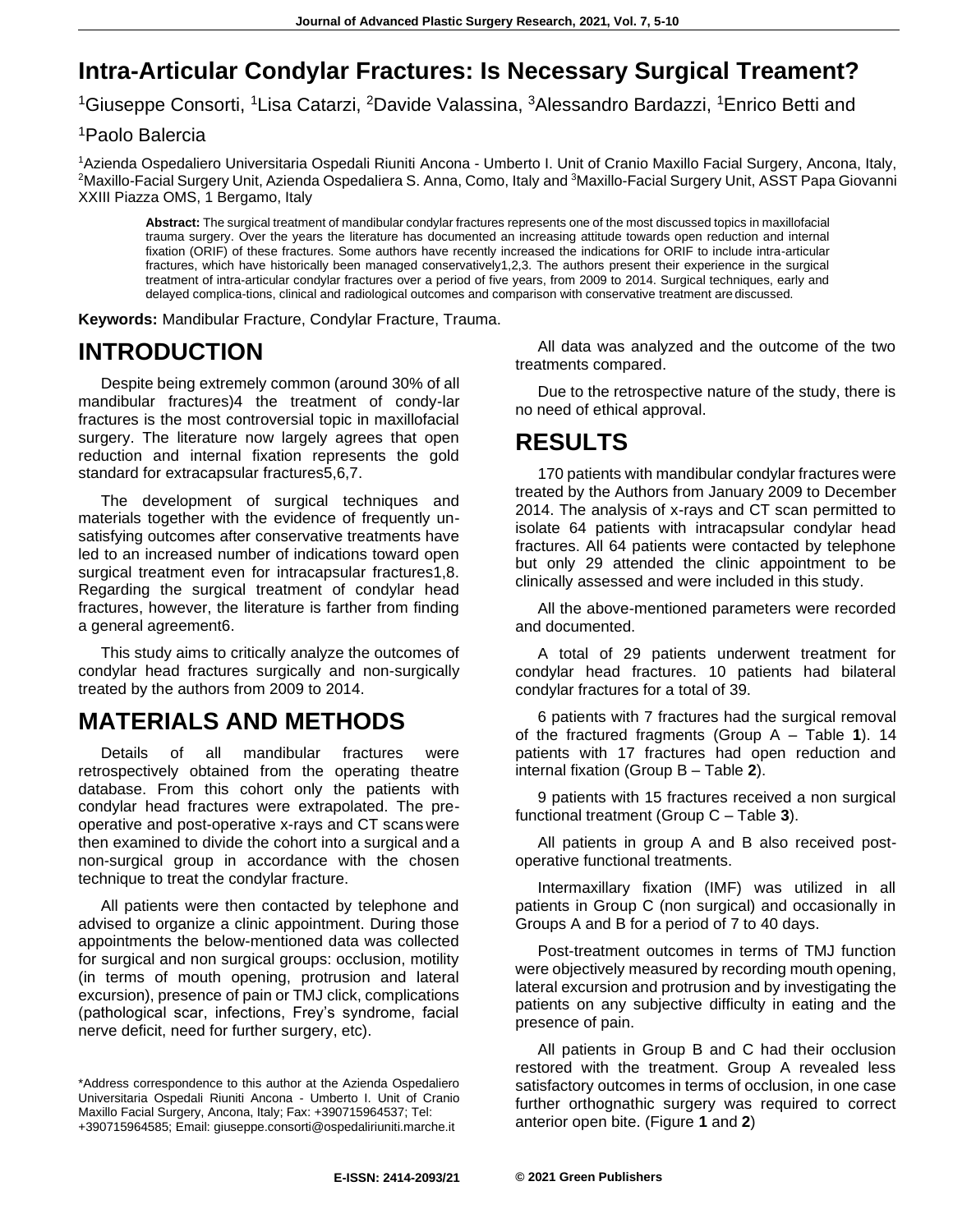

**Figure 1:** Case of group B (A: pre-operative TC; B and C: post-operative TC; D, E, F,G: lateral excursion, occlusion and mouth opening at the end of the treatment).



Figure 2: Case of group C (A: preoperative TC; B: TC post intermaxillary fixation; C, D, E, F: lateral excursion, occlusion and mouth opening at the end of the treatment).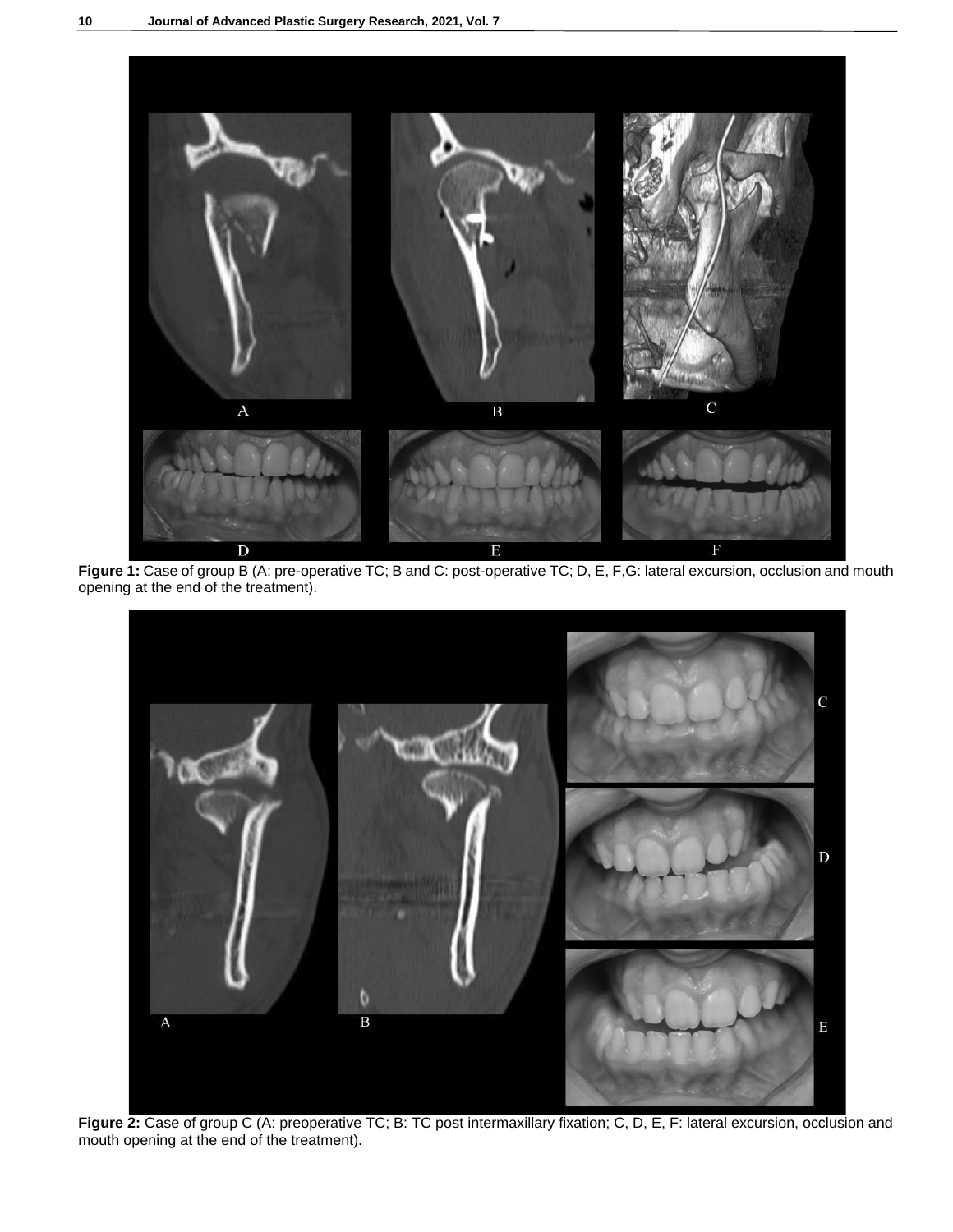Table 1: Patients treated by surgical removal of fractured fragments (Group A).

| <b>Gender</b> | Age<br>(years) | Follow up<br>(years) | <b>Side</b>      | <b>Surgical</b><br>access          | <b>Duration of functional</b><br>treatment (months) | <b>Duration of</b><br>IMF (days) | <b>Occlusion</b>              |
|---------------|----------------|----------------------|------------------|------------------------------------|-----------------------------------------------------|----------------------------------|-------------------------------|
| F             | 18             | っ                    | Right            | Preauricular                       | 5                                                   | 21                               | Restored                      |
| M             | 19             | 5                    | Right            | Preauricular                       | 4                                                   | 20                               | Restored                      |
| M             | 75             | 5                    | Right            | Preauricular                       | 12                                                  | 0                                | Restored                      |
| F             | 22             | 2                    | Right            | Preauricular                       | 6                                                   | 30                               | Premature<br>contact on right |
| F             | 31             | 3                    | <b>Bilateral</b> | Retrotragal Rt,<br>Preauricular Lt | 4                                                   | 30                               | Anterior open<br>bite         |
| M             | 19             | 4                    | Left             | Preauricular                       | 2                                                   | 0                                | Restored                      |

Continued Table 1

| <b>Mouth opening</b> | Lateral excursion (Fractured side vs non-<br>fractured side) | <b>TMJ</b> pain | <b>Complications</b>              |
|----------------------|--------------------------------------------------------------|-----------------|-----------------------------------|
| 28 mm                | $0 \text{ mm}$                                               | <b>No</b>       | Permanent deficit temporal branch |
| 39 mm                | 4 mm                                                         | No              | $\blacksquare$                    |
| 35 mm                | $0 \text{ mm}$                                               | <b>No</b>       | -                                 |
| 43 mm                | $0 \text{ mm}$                                               | No              | Frey's syndrome                   |
| 33 mm                | $\,$                                                         | <b>No</b>       | Need for BSSO                     |
| 66 mm                | 7 mm                                                         | No              | -                                 |

| Table 2: Patients treated with open reduction and internal fixation of the fractures (Group B). |
|-------------------------------------------------------------------------------------------------|
|-------------------------------------------------------------------------------------------------|

| Gender            | Age<br>(years) | Follow up<br>(years) | <b>Side</b>      | <b>Surgical</b><br><b>Duration of functional</b><br>treatment (months)<br>access |                | <b>Duration of</b><br>IMF (days) | <b>Occlusion</b> |
|-------------------|----------------|----------------------|------------------|----------------------------------------------------------------------------------|----------------|----------------------------------|------------------|
| M                 | 41             | 3,0                  | Right            | Retroauricular                                                                   | 0              |                                  | Restored         |
| M                 | 20             | 4,0                  | Left             | Retroauricular<br>transparotid                                                   | 3              | 20                               | Restored         |
| M                 | 21             | 3,0                  | Left             | Retroauricular                                                                   | $\overline{2}$ | 20                               | Restored         |
| M                 | 75             | 1,0                  | <b>Bilateral</b> | Retrotragal<br>Rt, not<br>operated Lt                                            |                |                                  | Restored *       |
| F                 | 54             | 0,5                  | Left             | Retrotragal                                                                      | 3              | 15                               | Restored         |
| M                 | 30             | 2,0                  | <b>Bilateral</b> | Retrotragal                                                                      | 3              | 40                               | Restored         |
| М                 | 18             | 2,0                  | Left             | Retrotragal                                                                      | 3              | $\Omega$                         | Restored         |
| F                 | 39             | 2,0                  | Left             | Retrotragal                                                                      | 3              | 21                               | Restored *       |
| М                 | 18             | 0,5                  | Left             | Preauricular                                                                     | 6              | 21                               | Restored         |
| M                 | 27             | 3,0                  | Right            | Preauricular                                                                     | 3              | 30                               | Restored         |
| F                 | 24             | 4,0                  | Left             | Retrotragal                                                                      | 1              | 15                               | Restored *       |
| M                 | 31             | 1,0                  | <b>Bilateral</b> | Retrotragal Rt<br>1<br>and Lt                                                    |                | 15                               | Restored         |
| M                 | 43             | 3,0                  | Left             | Retrotragal                                                                      | 1              | 30                               | Restored *       |
| F                 | 16             | 2,0                  | Right            | 6<br>Retrotragal                                                                 |                | 30                               | Restored         |
| Continued Table 2 |                |                      |                  |                                                                                  |                |                                  |                  |

| <b>Mouth opening</b> | <b>Lateral excursion</b><br>(Fractured side vs non-<br>fractured side) | <b>TMJ</b> pain | <b>Complications</b>                       |
|----------------------|------------------------------------------------------------------------|-----------------|--------------------------------------------|
| $33 \text{ mm}$      | 4 mm                                                                   | No.             | Deficit sensitivity left lobe<br>and cheek |
| 50 mm                | $0 \text{ mm}$                                                         | No.             |                                            |
| 40 mm                | $-2$ mm                                                                | No.             | Frey's syndrome                            |
| 30 mm                | ٠                                                                      | No              | -                                          |
| $36 \text{ mm}$      | 6 mm                                                                   | No.             | Temporary deficit temporal<br>branch       |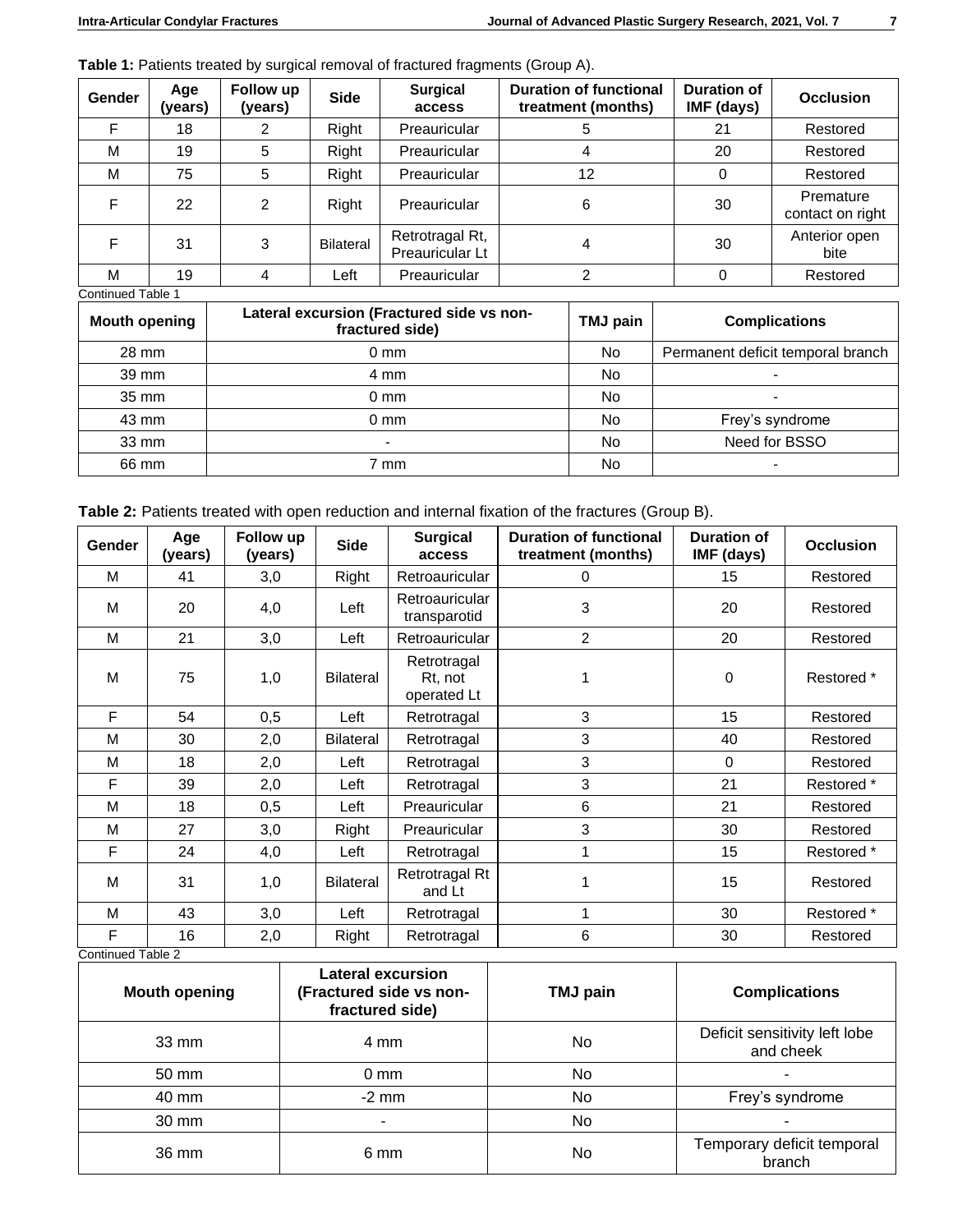Continued Table 2

| 45 mm          |                 | Yes | Unsatisfying reduction: need for<br>second surgery left side and<br>removal of fractured fragment |
|----------------|-----------------|-----|---------------------------------------------------------------------------------------------------|
| 42 mm          | $-1$ mm         | No. |                                                                                                   |
| 47 mm          | $4 \text{ mm}$  | No. | ۰                                                                                                 |
| 50 mm          | 4 mm            | No  | Hyperaemic scar, temporary deficit<br>temporal branch                                             |
| 40 mm          | 5 <sub>mm</sub> | Yes | Temporary deficit temporal branch                                                                 |
| 40 mm          | $0 \text{ mm}$  | No  | Chronic pain and swelling of<br>external ear                                                      |
| 42 mm          |                 | No. |                                                                                                   |
| $-1$ mm        | No.             |     | $-1$ mm                                                                                           |
| $0 \text{ mm}$ | Yes             |     | $0 \text{ mm}$                                                                                    |

\*Damage to teeth requiring endodontic treatment, extraction, rehabilitation on implants or denture

| Table 3: Patients treated non-surgically (Group C). |  |  |  |
|-----------------------------------------------------|--|--|--|
|-----------------------------------------------------|--|--|--|

| Gender                   | Age<br>(years) | Follow up<br>(years) | <b>Side</b>      | <b>Surgical</b><br>access | <b>Duration of functional</b><br>treatment (months) | <b>Duration of IMF</b><br>(days) | <b>Occlusion</b> |
|--------------------------|----------------|----------------------|------------------|---------------------------|-----------------------------------------------------|----------------------------------|------------------|
| M                        | 17             | 1,0                  | Right            |                           | 6                                                   | 21                               | Restored         |
| F                        | 42             | 5,0                  | <b>Bilateral</b> | $\blacksquare$            | 12                                                  | 0                                | Restored +       |
| M                        | 63             | 3,0                  | <b>Bilateral</b> | $\overline{\phantom{0}}$  | 4                                                   | 15                               | Restored         |
| F                        | 36             | 2,0                  | <b>Bilateral</b> | $\overline{\phantom{0}}$  | 12                                                  | 0                                | Restored         |
| M                        | 32             | 1,0                  | Left             |                           | 6                                                   | 21                               | Restored         |
| M                        | 45             | 3,0                  | <b>Bilateral</b> | $\blacksquare$            | 0                                                   | 50                               | Restored         |
| M                        | 25             | 0,5                  | <b>Bilateral</b> |                           | 6                                                   | 18                               | Restored +       |
| M                        | 84             | 5,0                  | <b>Bilateral</b> | $\blacksquare$            | 0                                                   | 0                                | Restored +       |
| M                        | 28             | 5,0                  | Right            | $\blacksquare$            | 12                                                  | 30                               | Restored         |
| <b>Continued Table 3</b> |                |                      |                  |                           |                                                     |                                  |                  |

| <b>Mouth opening</b> | Lateral excursion (Fractured side vs non-fractured side) | <b>TMJ pain</b> | <b>Complications</b>     |
|----------------------|----------------------------------------------------------|-----------------|--------------------------|
| 41 mm                | 1 $mm$                                                   | N <sub>o</sub>  |                          |
| 24 mm                | $\blacksquare$                                           | Yes             | TMJ ankylosis            |
| 34 mm                | $\overline{\phantom{0}}$                                 | Yes             |                          |
| 42 mm                | $\blacksquare$                                           | Yes             |                          |
| 40 mm                | 4 mm                                                     | No              |                          |
| 38 mm                | $\blacksquare$                                           | N <sub>o</sub>  |                          |
| 50 mm                | $\overline{\phantom{0}}$                                 | No              |                          |
| $30 \text{ mm}$      | $\blacksquare$                                           | No              | $\overline{\phantom{a}}$ |
| 43 mm                | 0 <sub>mm</sub>                                          | No              |                          |

\*Damage to teeth requiring endodontic treatment, extraction, rehabilitation on implants or denture

Normal mouth opening with no statistically significant difference was achieved in all groups except one patient in group C complicated by TMJ ankylosis. This latter patient had not received early functional treatment due to prolonged coma secondary to severe head injury.

The same satisfactory result was achieved on lateral excursion. Average mouth opening was 40.5mm in Group A, 42.5mm in Group B and 37.2mm in Group C (with an ideal average of 40.5mm when excluding the patient inappropriately treated due to coma and complicated by TMJ ankylosis).

The best result for pain control was achieved in Group A with no patient complaining of symptoms

versus 3 patients (21,4%) in Group B and 3 patients (33,3%) in Group C experiencing pain.

Surgical complications (obviously not present in Group C) were statistically significant in the other Groups. In 2 out of 6 patients in Group A permanent deficits directly induced by the surgical procedure were documented; in particular one patient with Frey's syndrome and one with permanent deficit of facial nerve temporal branch. In Group B, 14 patients one patient with Frey's syndrome and two with permanent deficit of facial nerve temporal branch.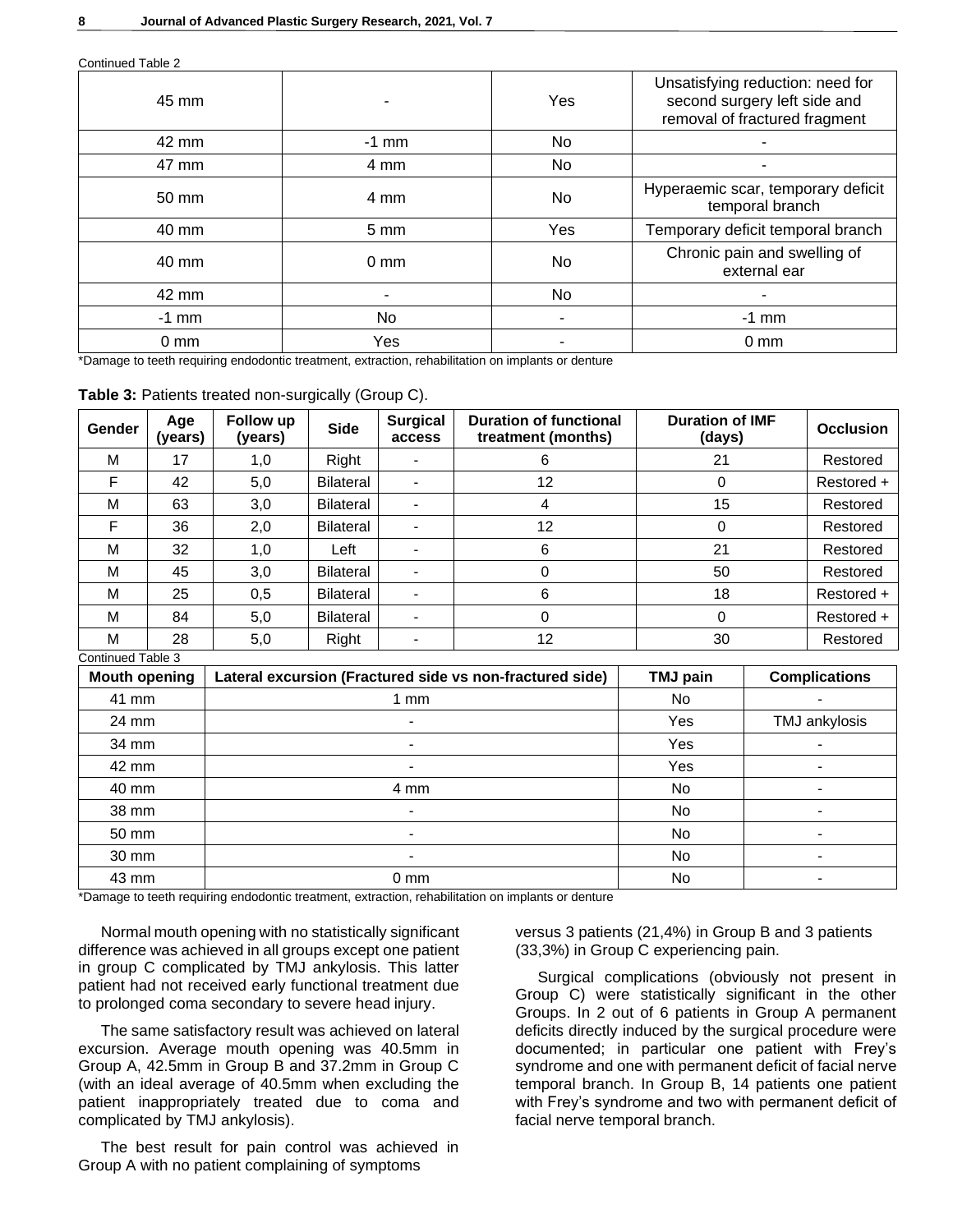# **DISCUSSION**

The authors present their experience in the treatment of mandibular condylar head fractures, one of the most discussed topics of our surgical discipline. Compared to the treatment of any other facial fractures and despite being extremely common there is no general agreement on whether surgery should be the gold standard for the treatment6,8.

In recent years the authors' unit has utilized a variety of treatments for condylar head fractures: from a conservative functional treatment9,10 to openreduction and internal fixation1,2,6,7,8,11 passing through surgical exploration and removal of fractured fragments12,13.

The aim of treatment is the restoration of occlusion and correct temporomandibular joint function. Correct occlusion is a simple and objective outcome even if occasionally, due to direct damage to teeth (crown fracture, teeth avulsion, etc), the patient may initially refers 'abnormal or difficult bite'. TMJ function can be more difficult to assess, as the surgeon does not usually have any documenta-tion of the function prior to the trauma. The presence of a click may not be related to the trauma and the measurement of mouth opening, lateral excursion and protrusion can be affected by the pain ex-perienced by the patient. On the other hand the history of trauma with a condylar fracture has been linked to the development of TMJ dysfunction in patients potentially affected prior to the injury or with other endogenous risk factors14.

A potential bias of this study is the data collection method. Retrospectively collecting data regard-ing the operation details of the patient resulted in occasionally needing interpretation by the collect-ing author, and in particular on the condylar fracture classification, especially when images were missing. A number of patients could not be included in this study, as too many details were not documented. Others did not attend the clinic appointment.

Five surgeons performed the procedures, everyone with specific competencies and experience influ-encing the surgical outcomes and the treatment plan. An important variable was the functional treatment tailored on the patient's compliance and ability to understand the given instructions, espe-cially considering that even in the literature there is no general agreement or guidelines10. During the clinic appointment, not all the patients could give a detailed history of their functional treatment.

Despite the small number of patients (29 patients), the comparison of three different treatments car-ried out by the same surgical team in a relatively short period of time, allows for interesting conclu-sions.

Regarding the restoration of occlusion, this was always achieved in group B and C (despite occa-sionally with the damaged teeth needing repair. Group A presented more problems with one patient requiring orthognathic surgery.

Maximal mouth opening was satisfactory in all patients with no statistically significant difference in the three groups; the same applies for lateral excursion.

On pain control, the best outcomes were documented in group A with no pain experienced by the patients after the removal of the fractures fragments; interesting data considering that 6 to 12% of general population complains of TMJ pain14.

The incidence of surgical complications is the sore spot of this study. In a significant number of sur-gically treated patients (group A and B) complications were documented, usually temporary but nevertheless disturbing for the patients who tends to blame the surgeon rather than the trauma if he/she has undergone an operation. There are also other potential complications that the authors did not encounter but are documented in the literature like bleeding, infection or the complications due to general anaesthesia and hospitalization.

A larger prospective, and ideally randomised, study with better standardized and documented func-tional treatment and a single operator will potentially give more information on the treatment of these fractures.

In conclusion, this study can't be considered as definitive on this topic. Further studies with larger samples will be crucial if we want to propose a valid algorithm for the treatment of condylar head fractures and guarantee the patients the best possible treatment.

It appears obvious that surgery exposes the patient to complications. Functional treatment, on the other hand, seems to allow satisfactory results.

With this data and our experience conservative treatment is suggested. However in selective patient in accordance to the fracture position, degree of displacement, patient's occlusion and the presence of pre-trauma TMJ dysfunction surgery must be considerer.

## **REFERENCES**

[1] He D, Yang C, Chen M, Jiang B, Wang B. Intracapsular condylar fracture of the mandible: our classification and open treatment experience. J Oral Maxillofac Surg. 2009;67(8): 1672-9.

<https://doi.org/10.1016/j.joms.2009.02.012>

- [2] Neff A, Kolk A, Deppe H, Horch HH. [New aspects for indications of surgical management of intra-articular and high temporomandibular dislocation fractures]. Mund Kiefer Gesichtschir. 1999;3(1): 24-9.
- [3] Kolk A, Neff A. Long-term results of ORIF of condylar head fractures of the mandible: A prospective 5-year follow-up study of smallfragment positional-screw osteosynthesis (SFPSO). J Craniomaxillofac Surg. 2015; May 43(4): 452-61. <https://doi.org/10.1016/j.jcms.2015.02.004>